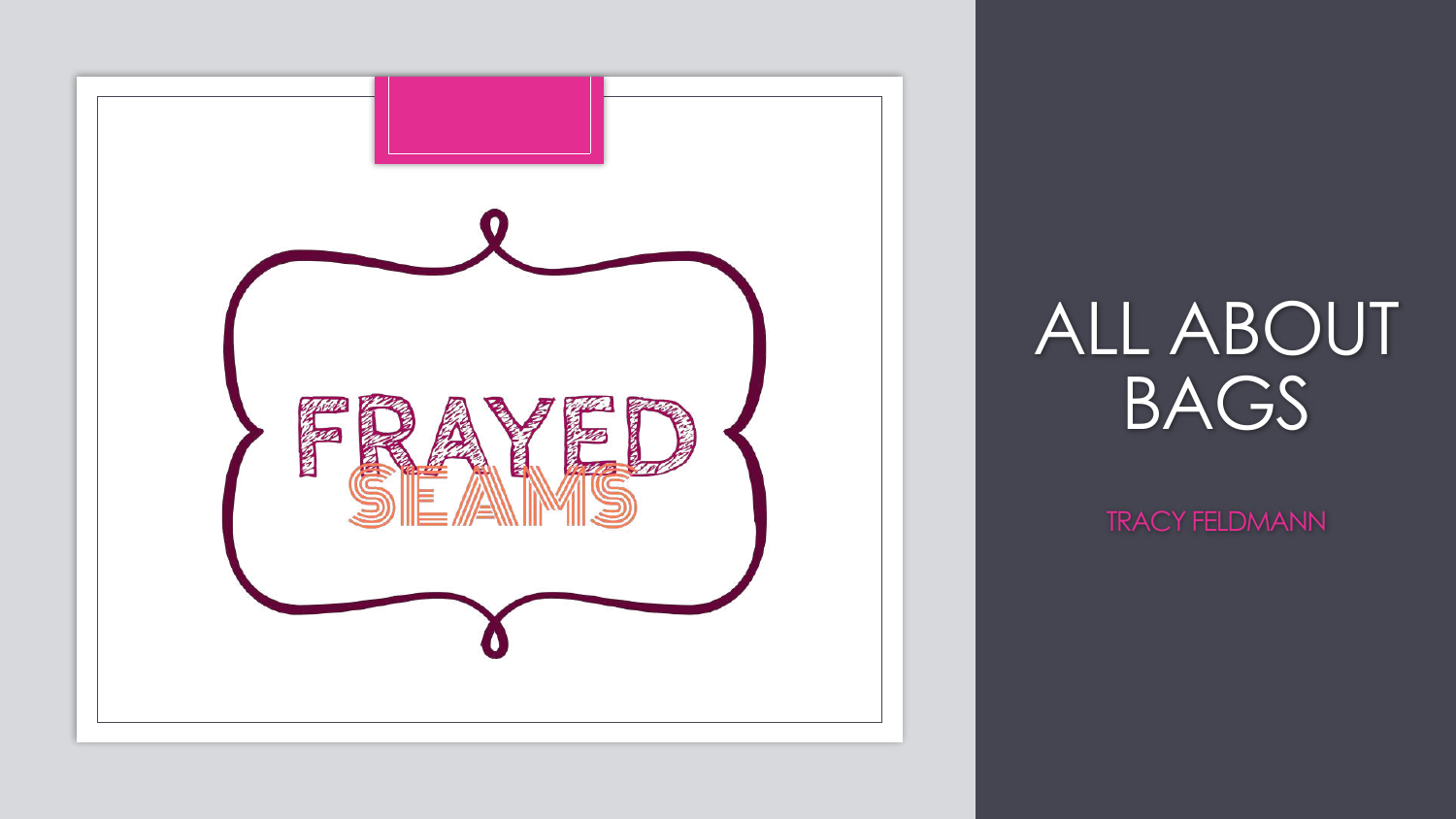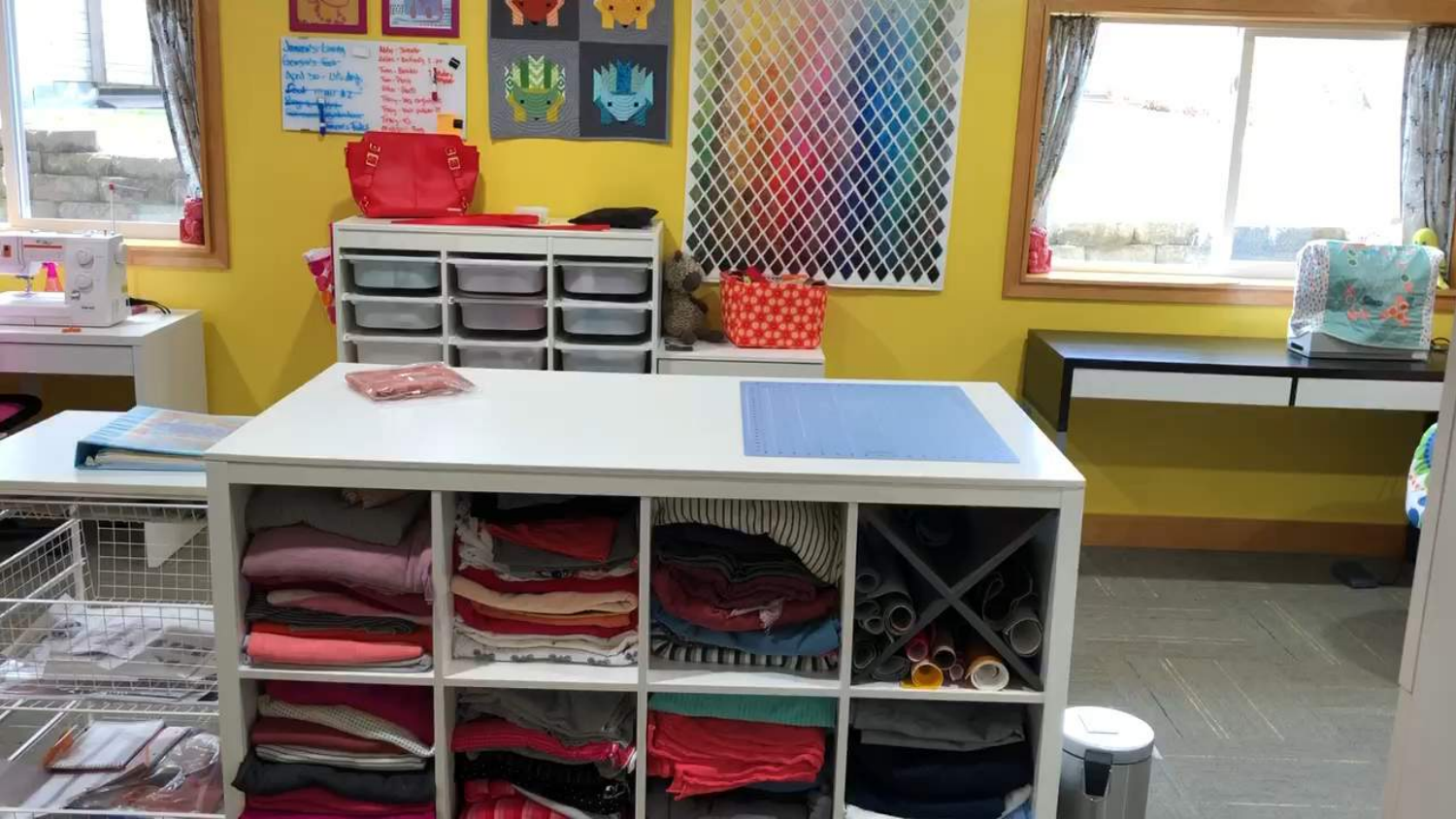

### THE SEWING CYCLE

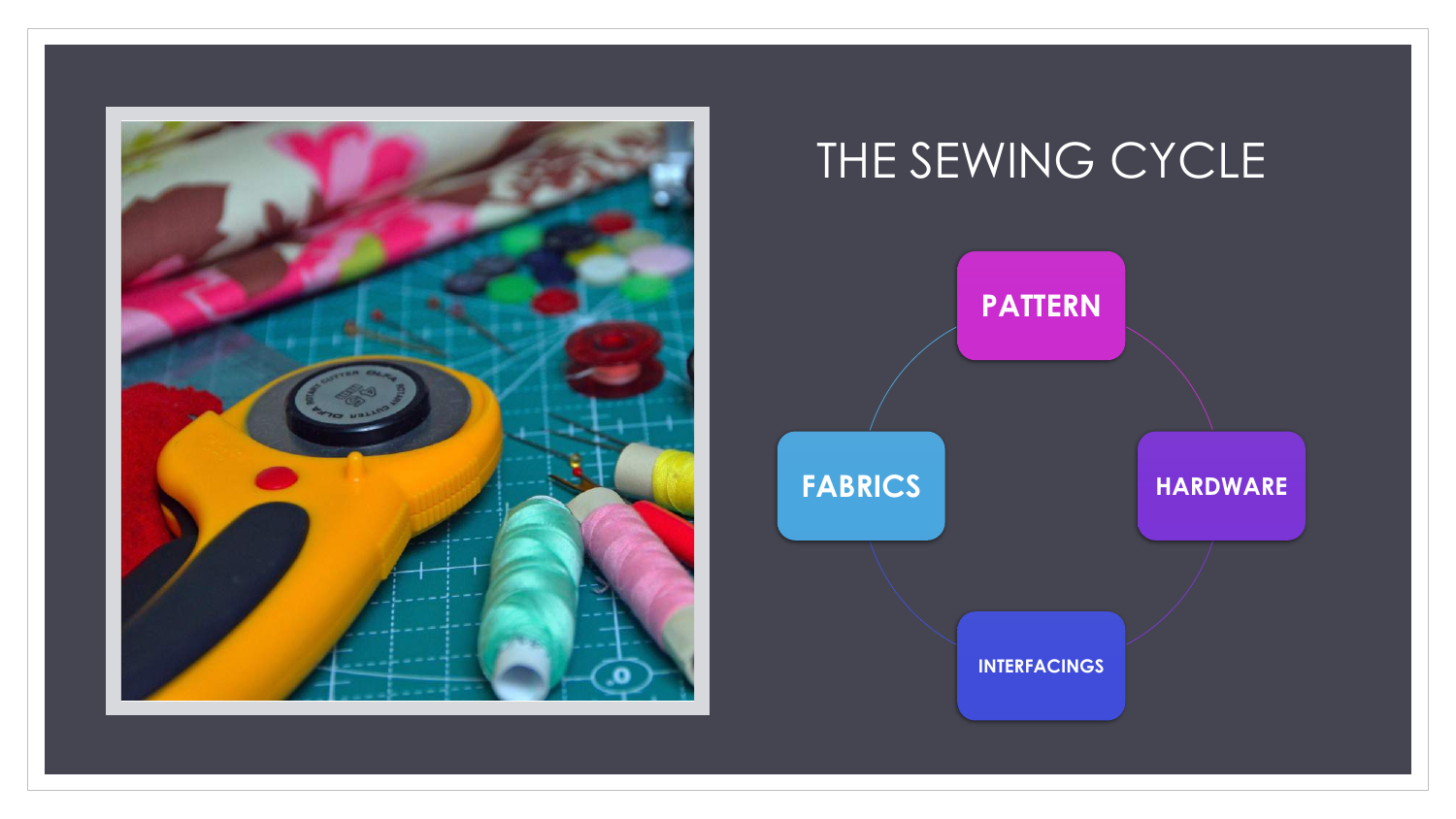### Patterns and Designers

- Blue Calla
- Bagstock Designs
- Emmaline
- Noodlehead
- Sewing Patterns by Mrs. H
- Swoon
- Sallie Tomato
- Sincerely, Jen
- Dog Under My Desk
- Sew Sweetness

Bluecallapatterns.com Bagstockdesigns.com Emmalinebags.com noodle-head.com Mrs-h.com Swoonpatterns.com Sallietomato.com Sincerelyjenpatterns.com Dogundermydesk.com Sewsweetness.com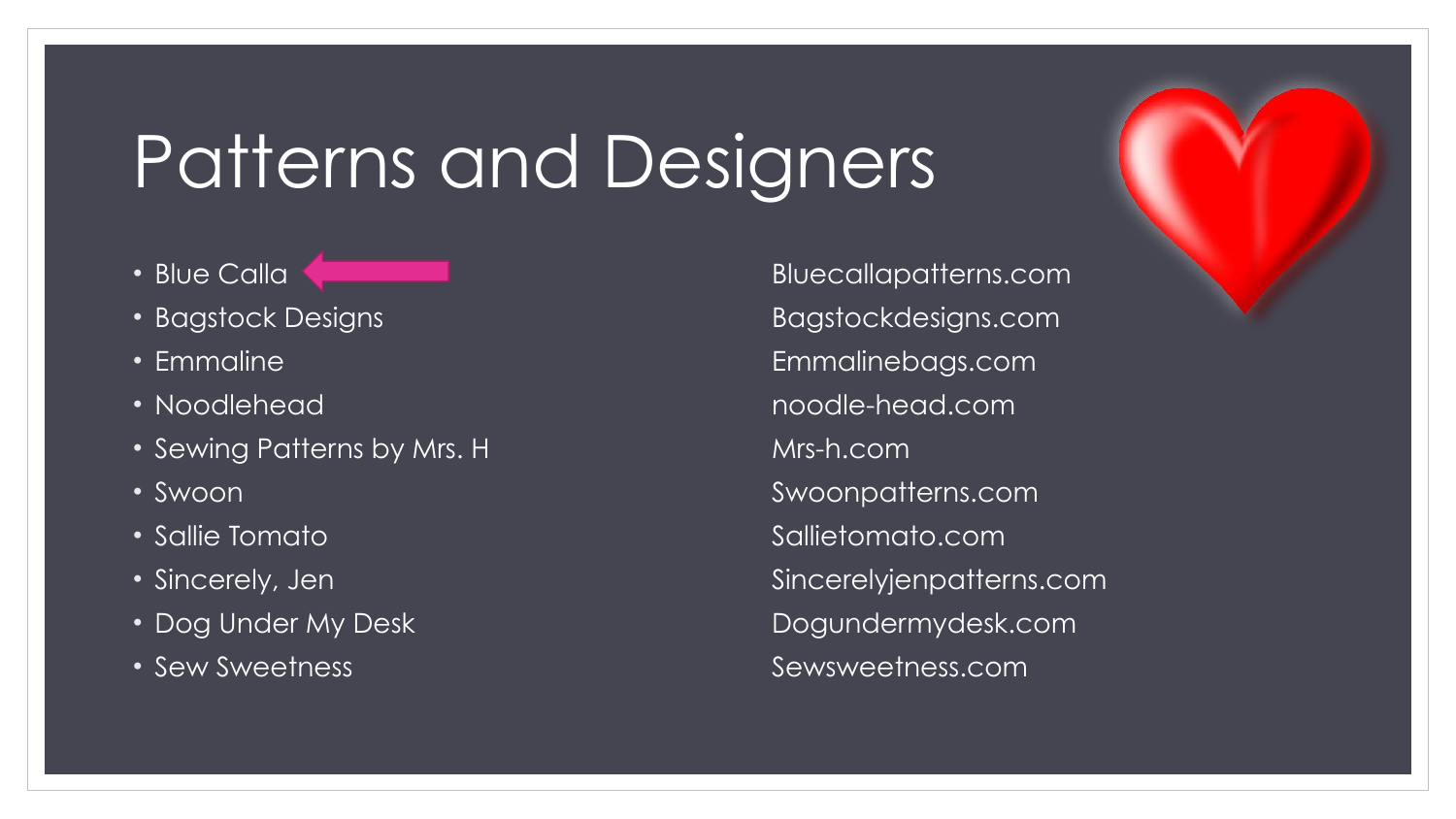### Proceed with Caution

- "catalog" patterns from big box craft stores
- By Annie
- Indygo Junction
- Quilt shop patterns, unless mentioned on previous slide

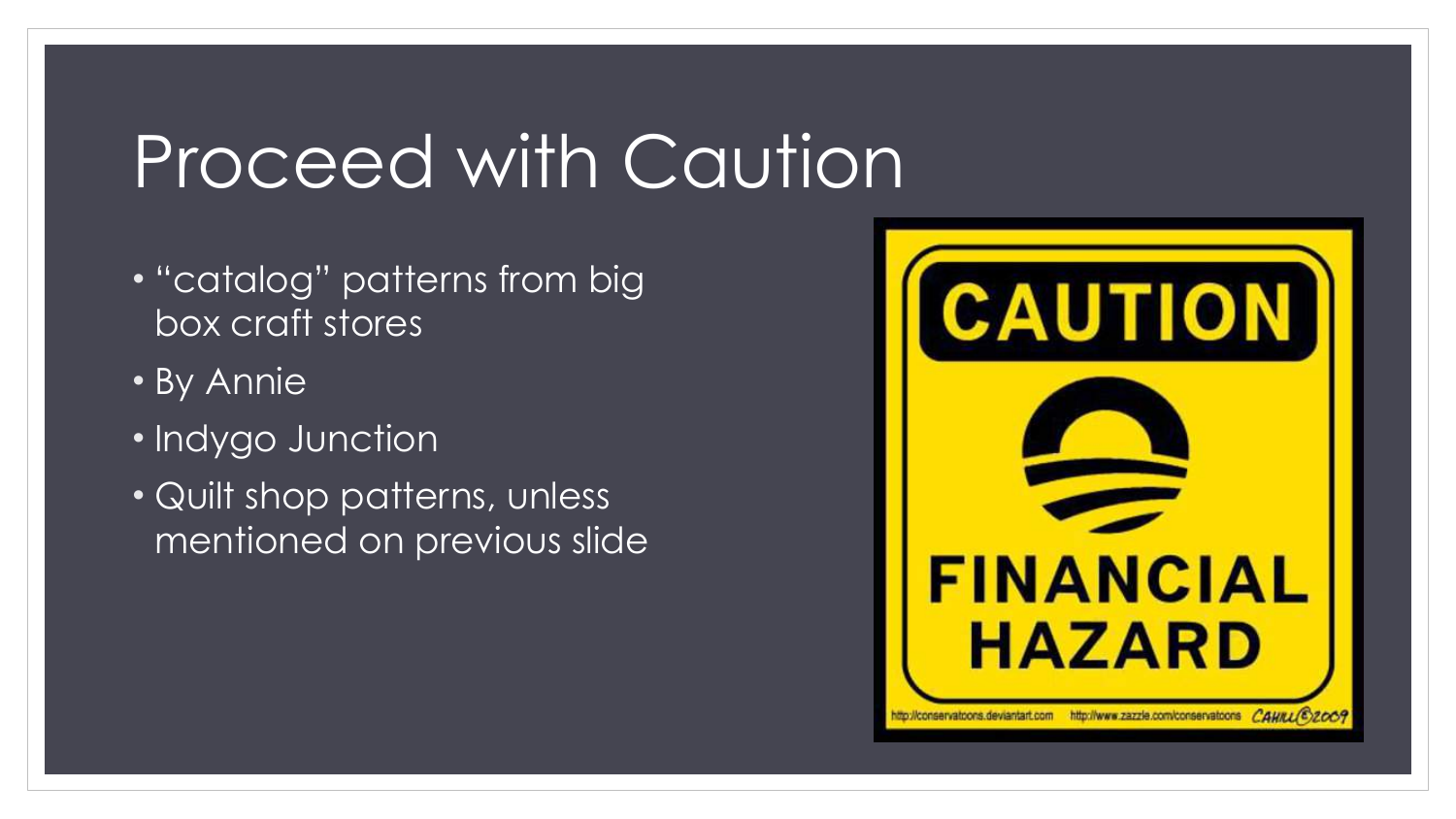

### WHAT ABOUT HARDWARE?

- Cheaper is not always better
- Color will vary across suppliers
- When in doubt, use silver nickel
- Recycle from old/thrifted bags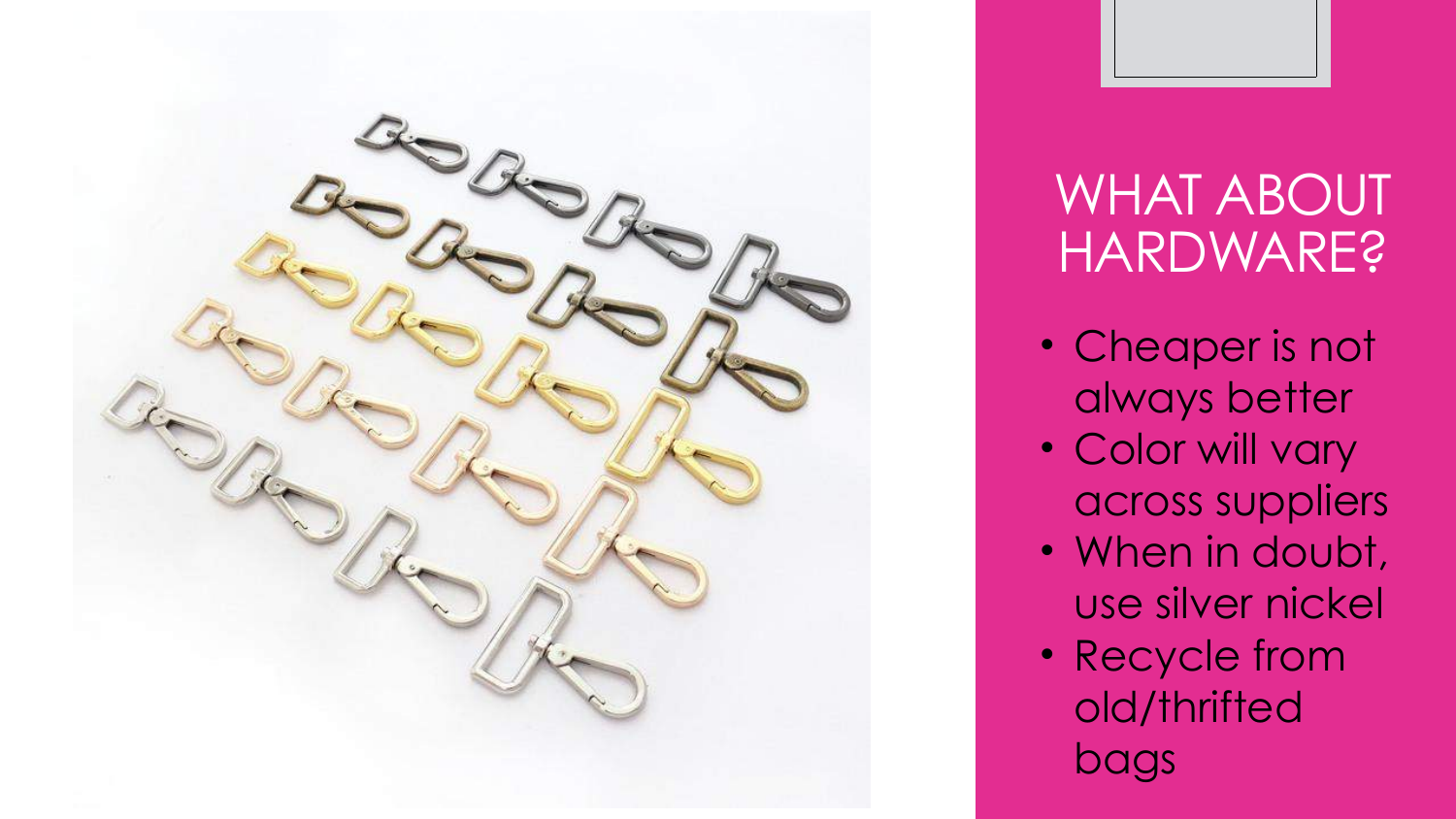## Hardware Suppliers

| Sallie Tomato     | Gold Star Tool | Hobby Lobby |
|-------------------|----------------|-------------|
| Emmaline          | Amazon         | JoAnn       |
| More Me Know      | Etsy           |             |
| My Handmade Space |                |             |
|                   |                |             |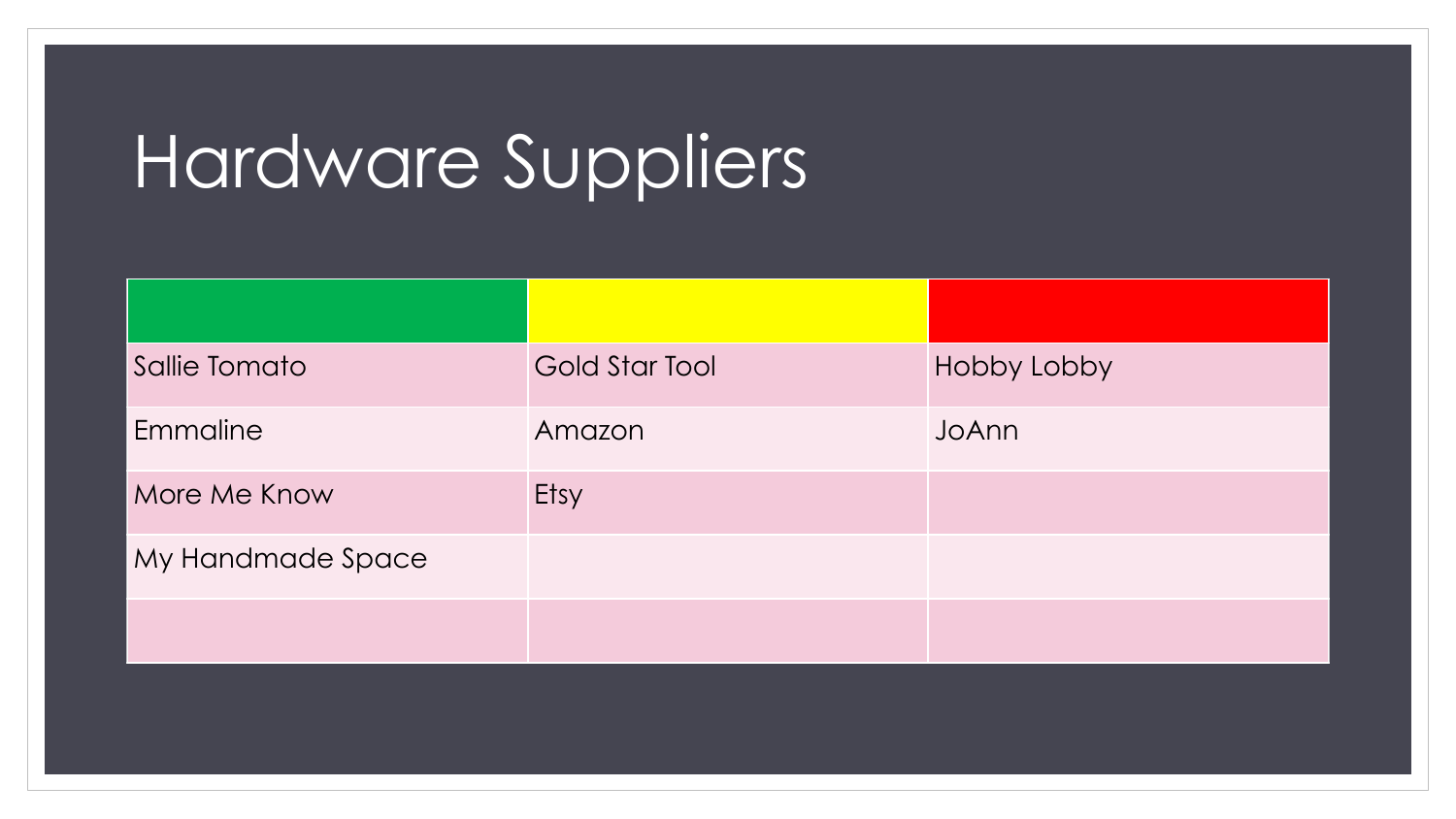### 3 Must-Have Interfacings



### SF101 (ShapeFlex) 387F (Fusible Fleece) FF77 (Flex Foam)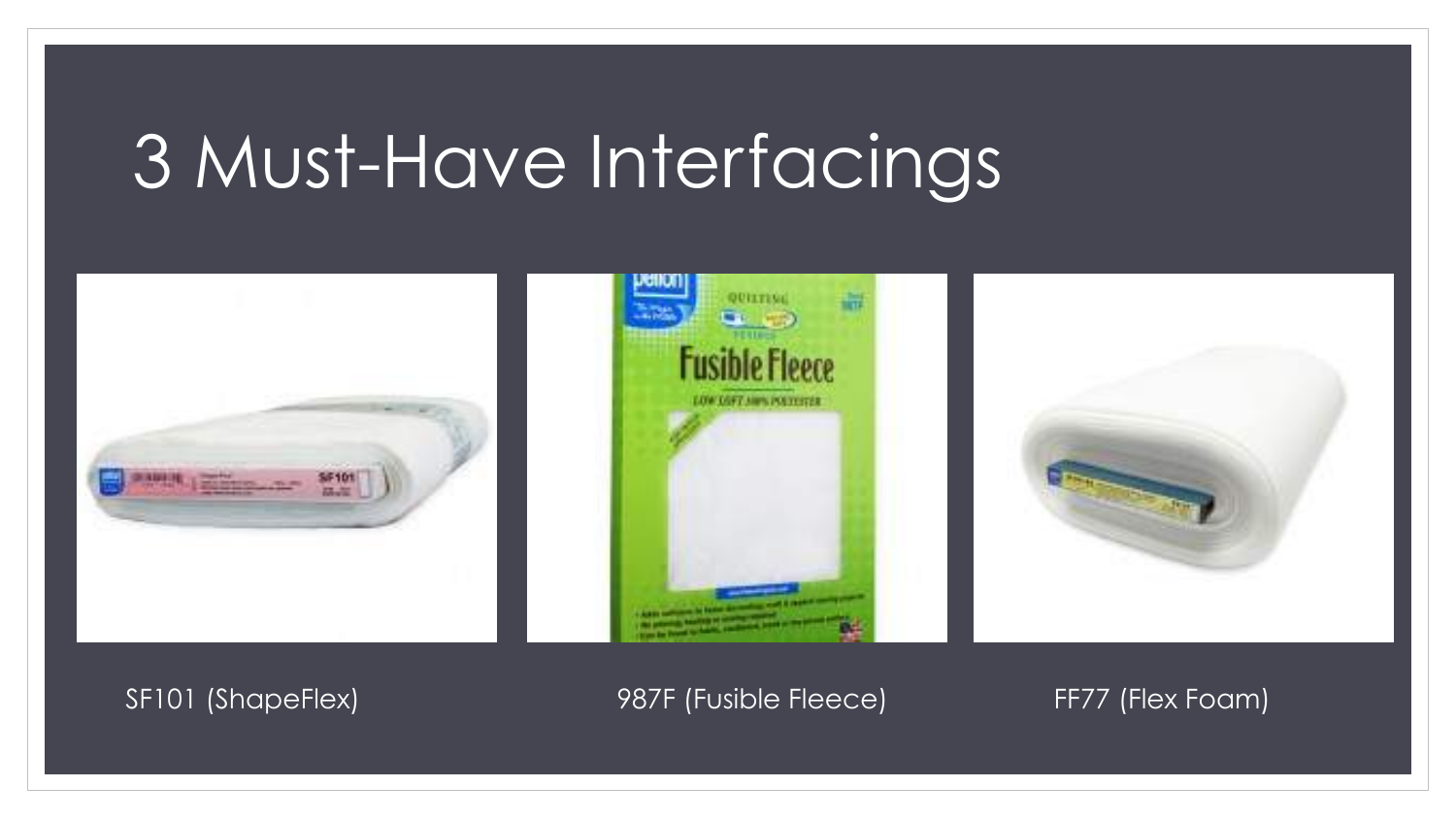# FROM HOMEMADE TO HANDMADE

Tips for that extra Ooooh and Aaahhh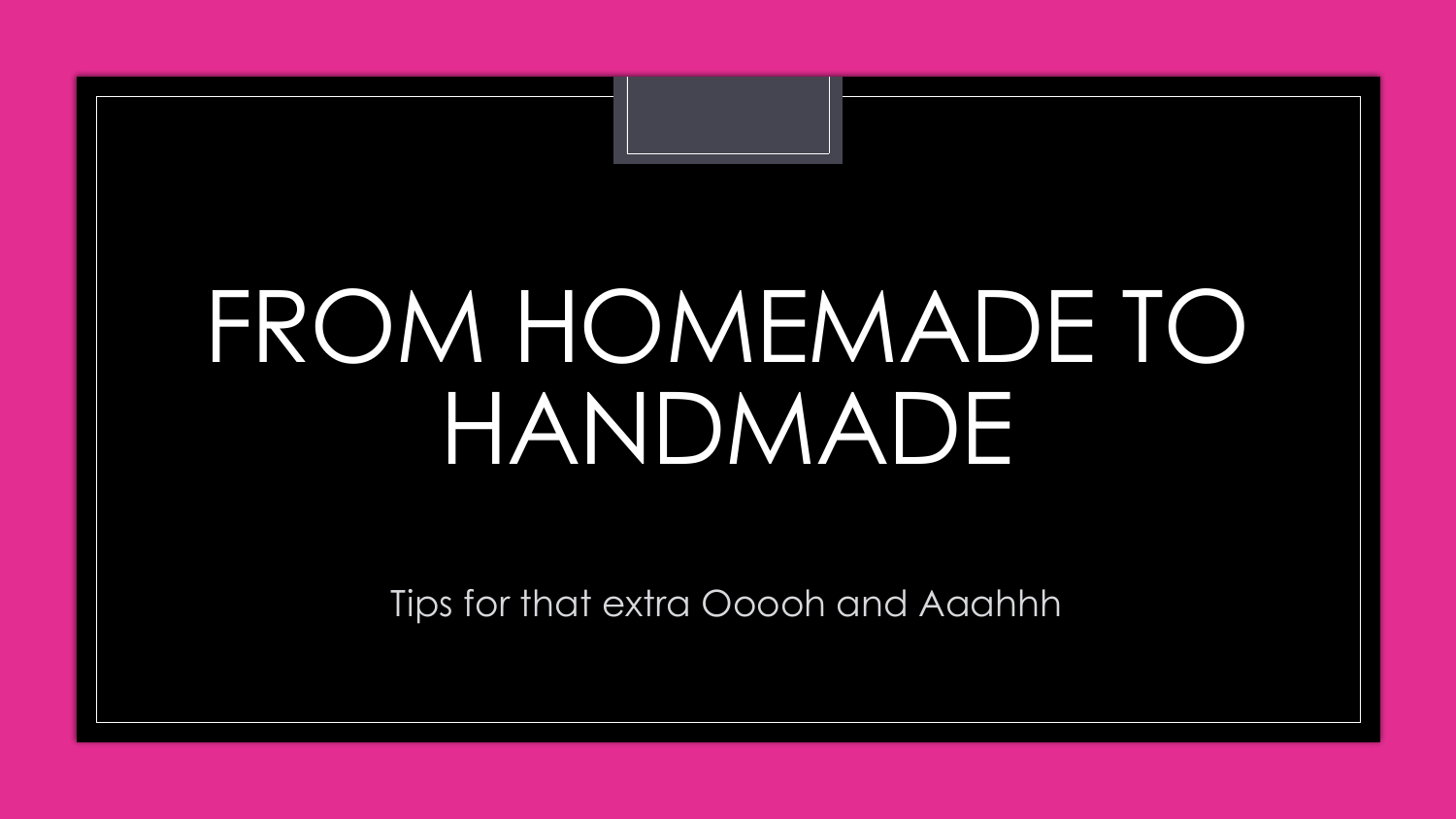## Bonus Tools

- Wonder Tape Super cheap on Amazon
- Nylon zippers by the yard #5 size for bags
- Teflon foot and leather needle
- Wonder clips
- Magic wand thingie
- Rivet press Gold Star Tool
- Zipper Box template

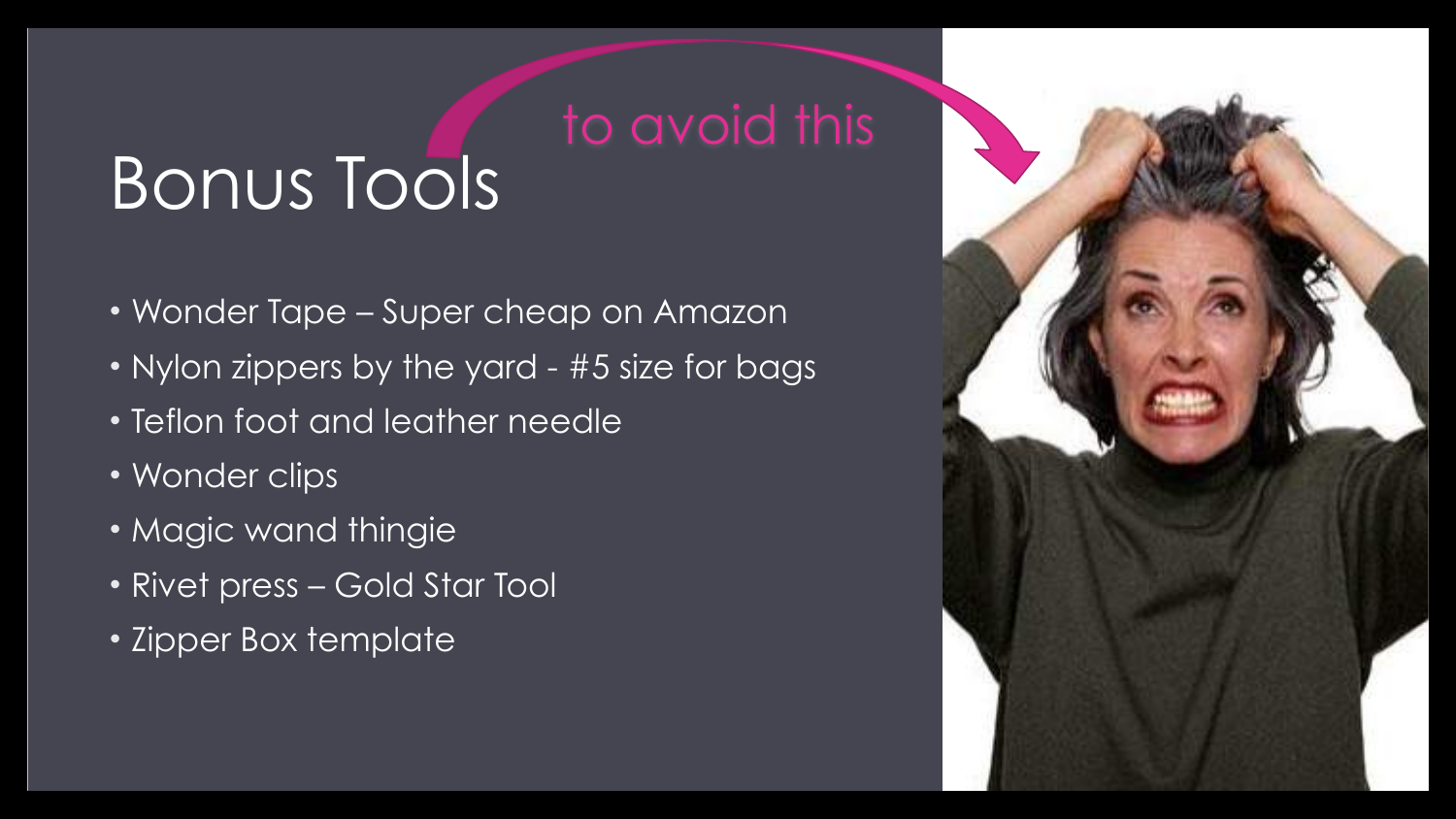# GOING ROGUE

Six rules for almost every pattern (no matter what the instructions say)

# WOOD YOOD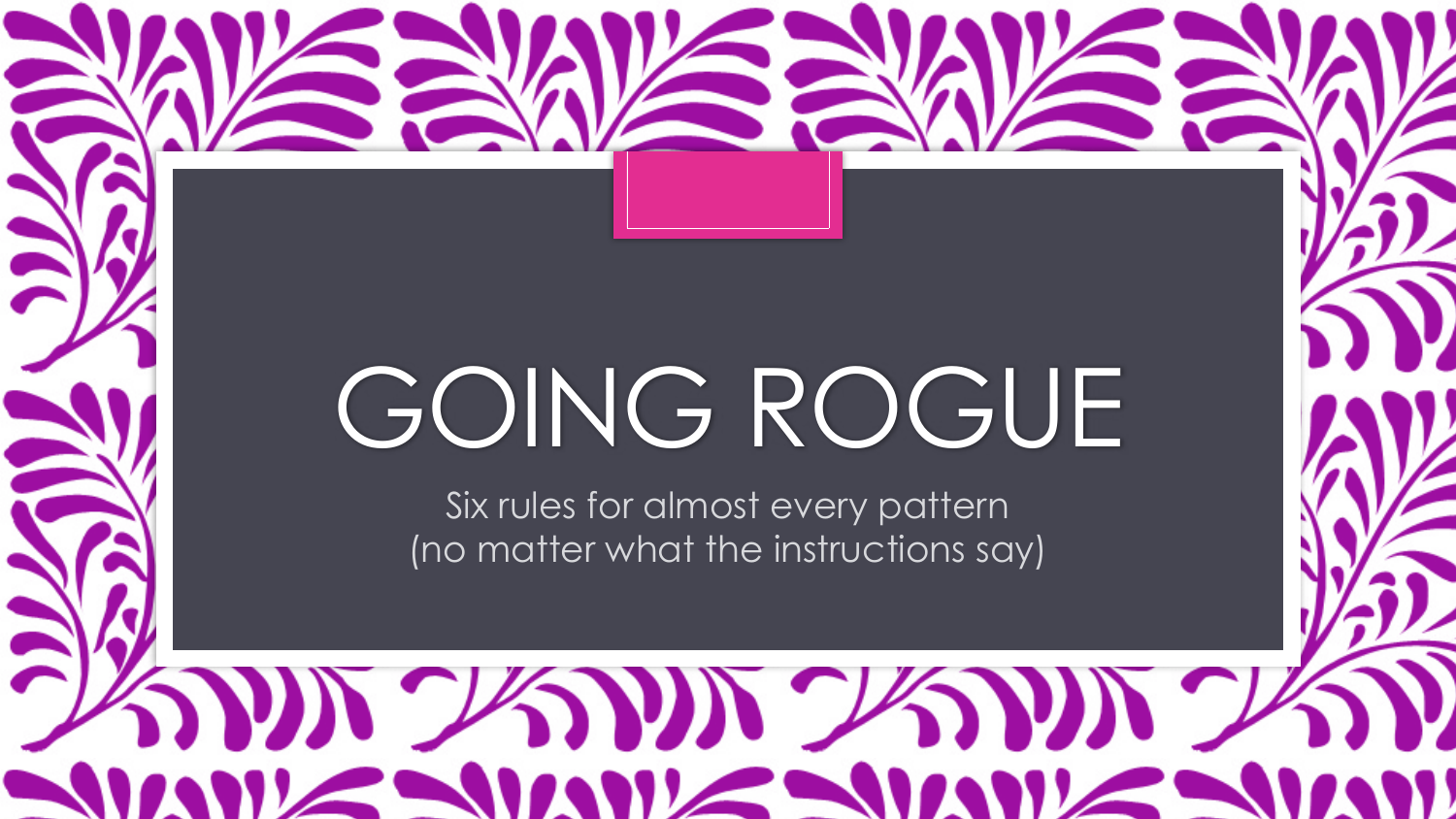### Rogue Rule #1 – Flex Foam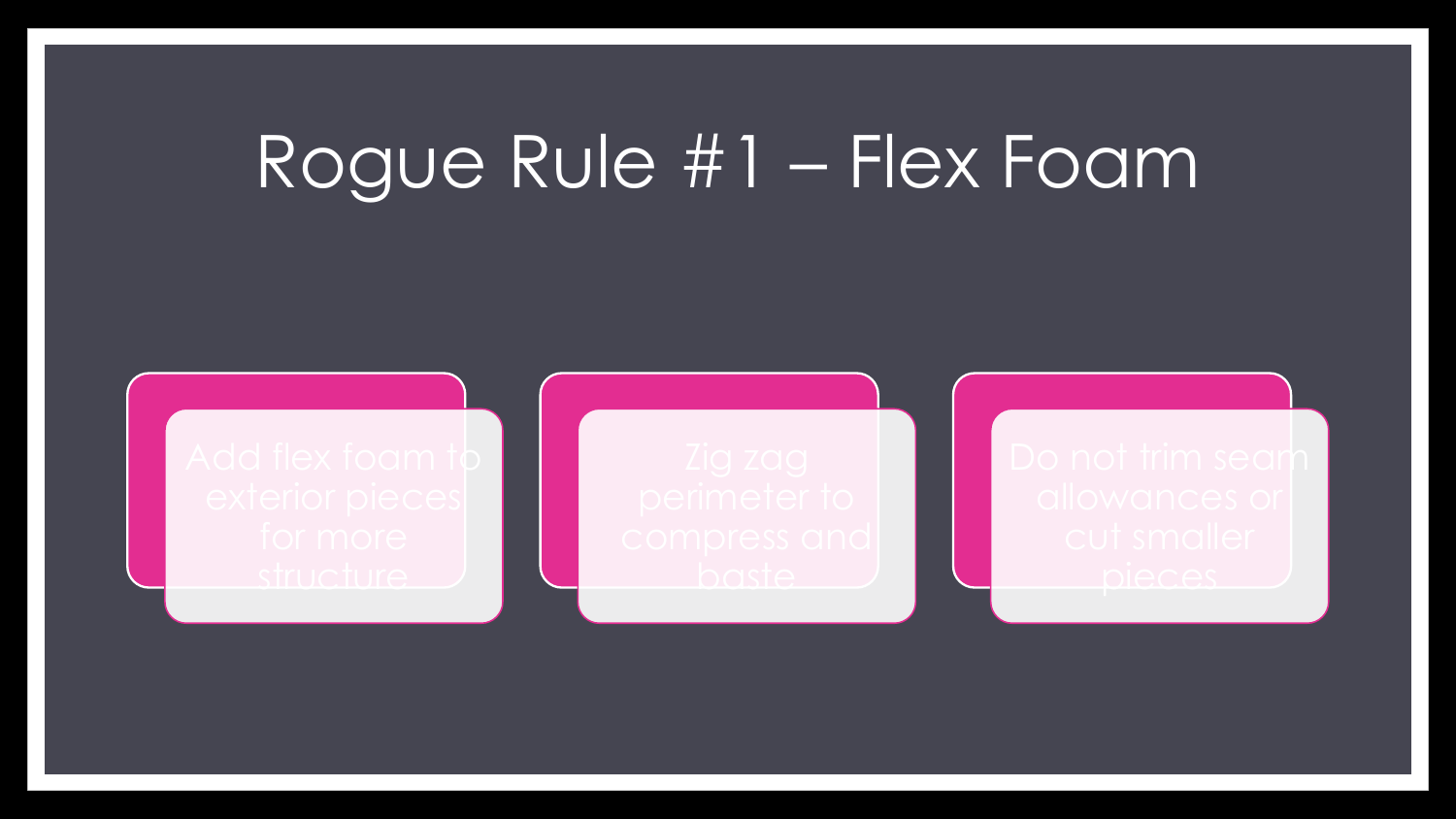### Rogue Rule #2 – Hardware

After installing hardware, fuse fleece or SF101 to cover any prongs

Bend all prongs inward, not outward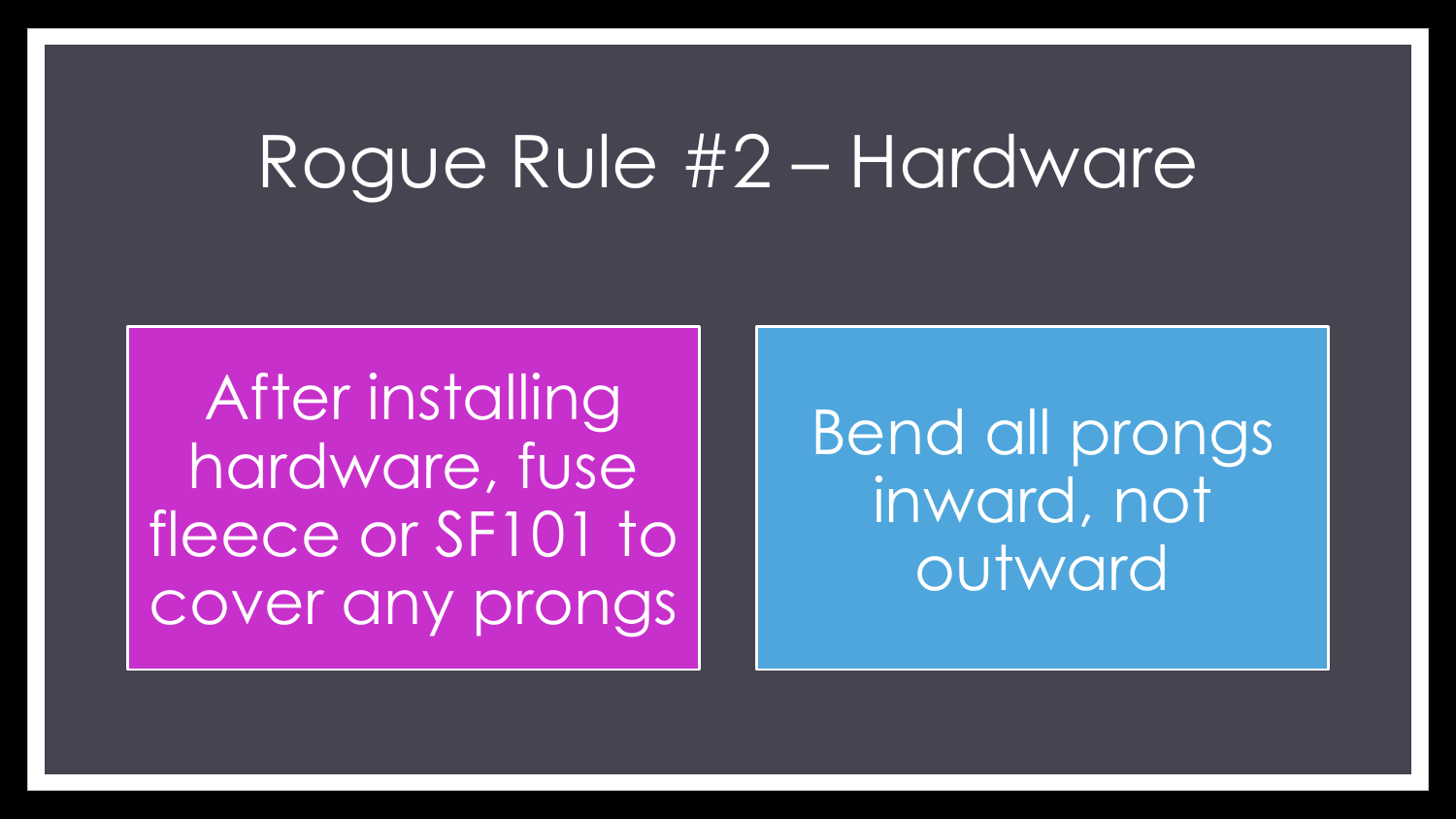### Rogue Rule #3 – Lining

## Fuse SF101 to every lining piece

Yes, I meant what I said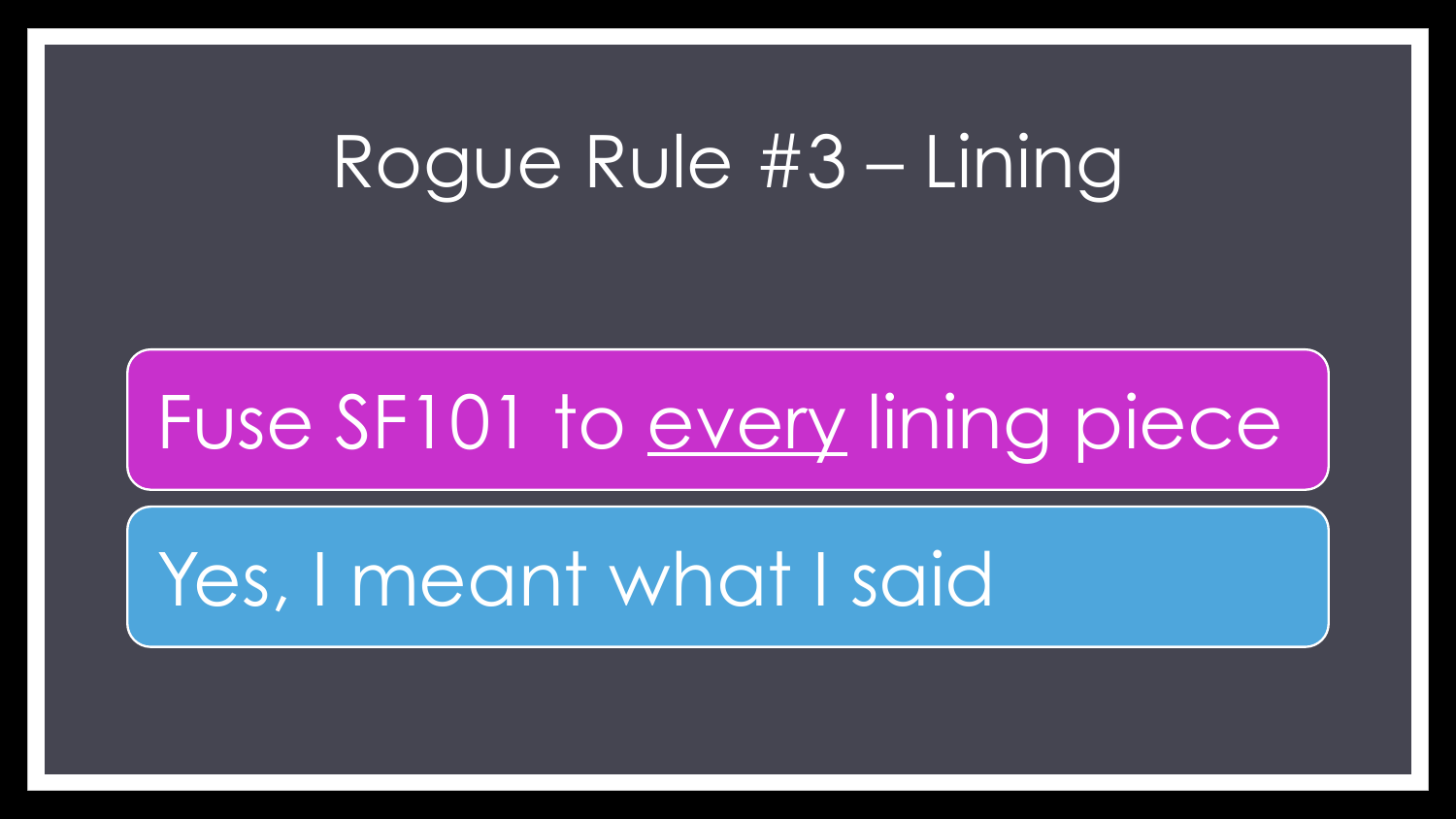### Rogue Rule #4 – Tricky Bits

### **Baste with** a Stapler

### Trim Seam Allowance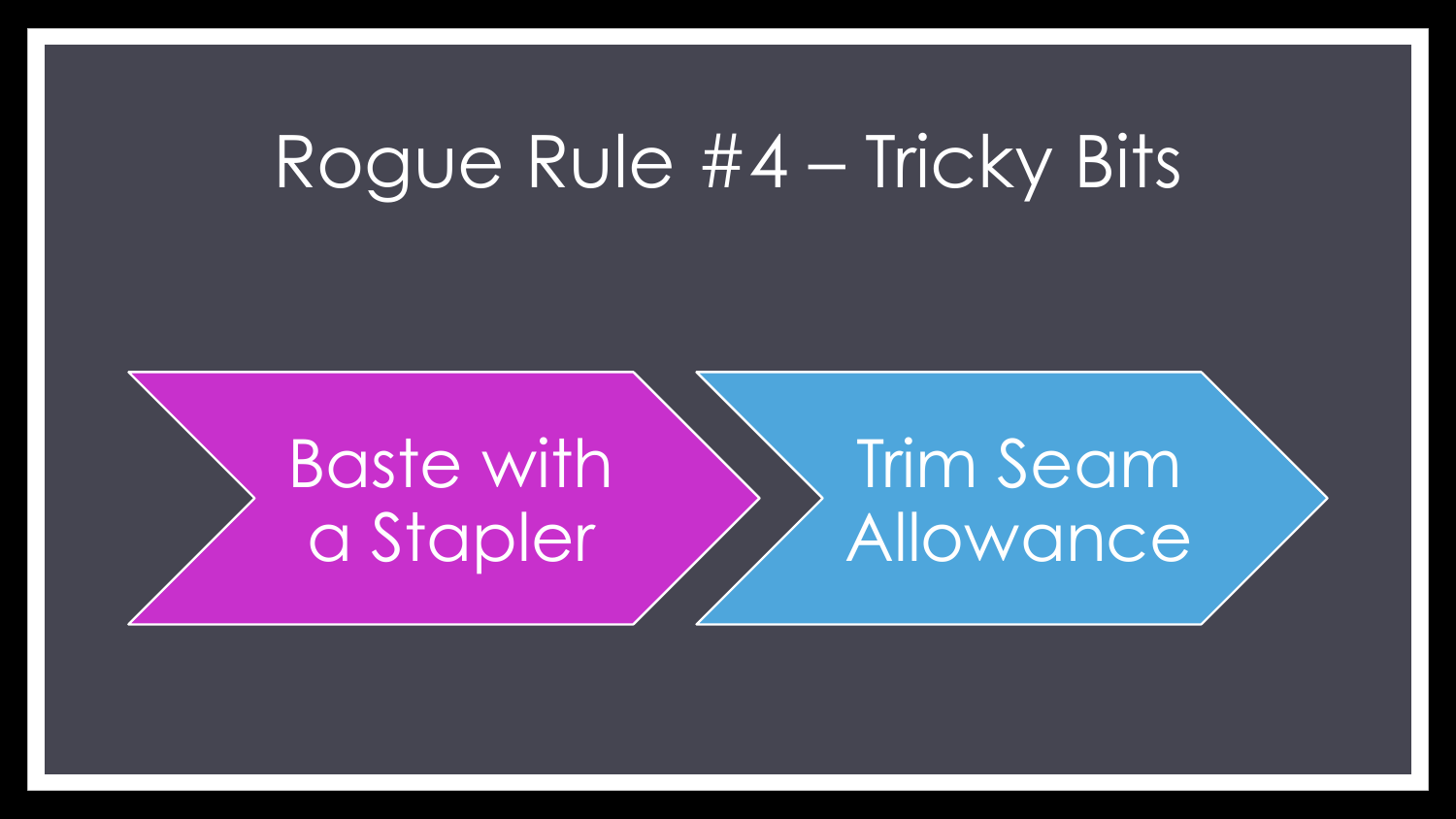### Rogue Rule #5 – No Baggy Linings

Sew lining with a slightly larger seam allowance

> Keep the top seam allowance the same so pieces fit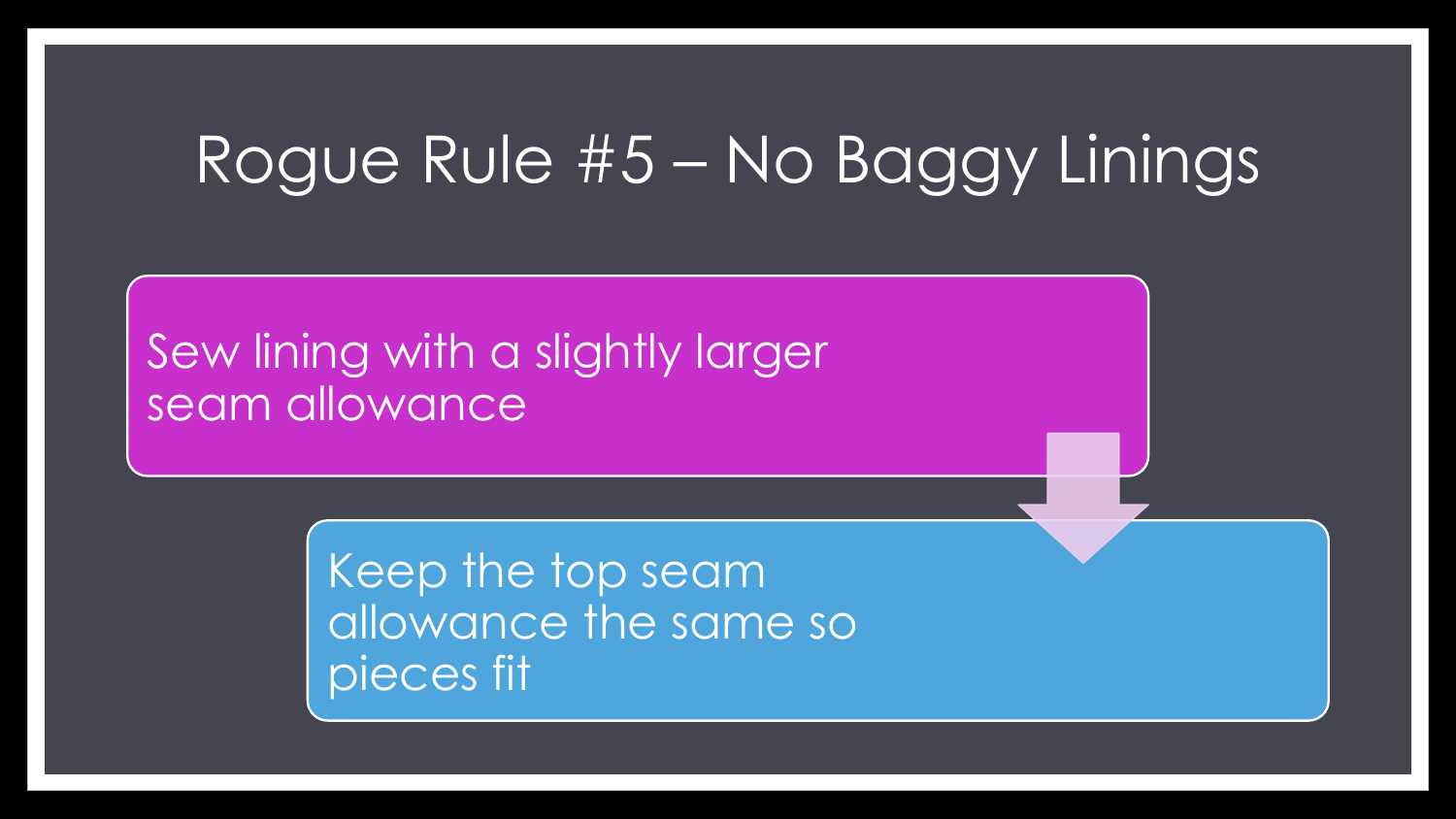### Rogue Rule #6 – Birth via Zip Pocket



WARNING: Zip Pocket no less than 7"